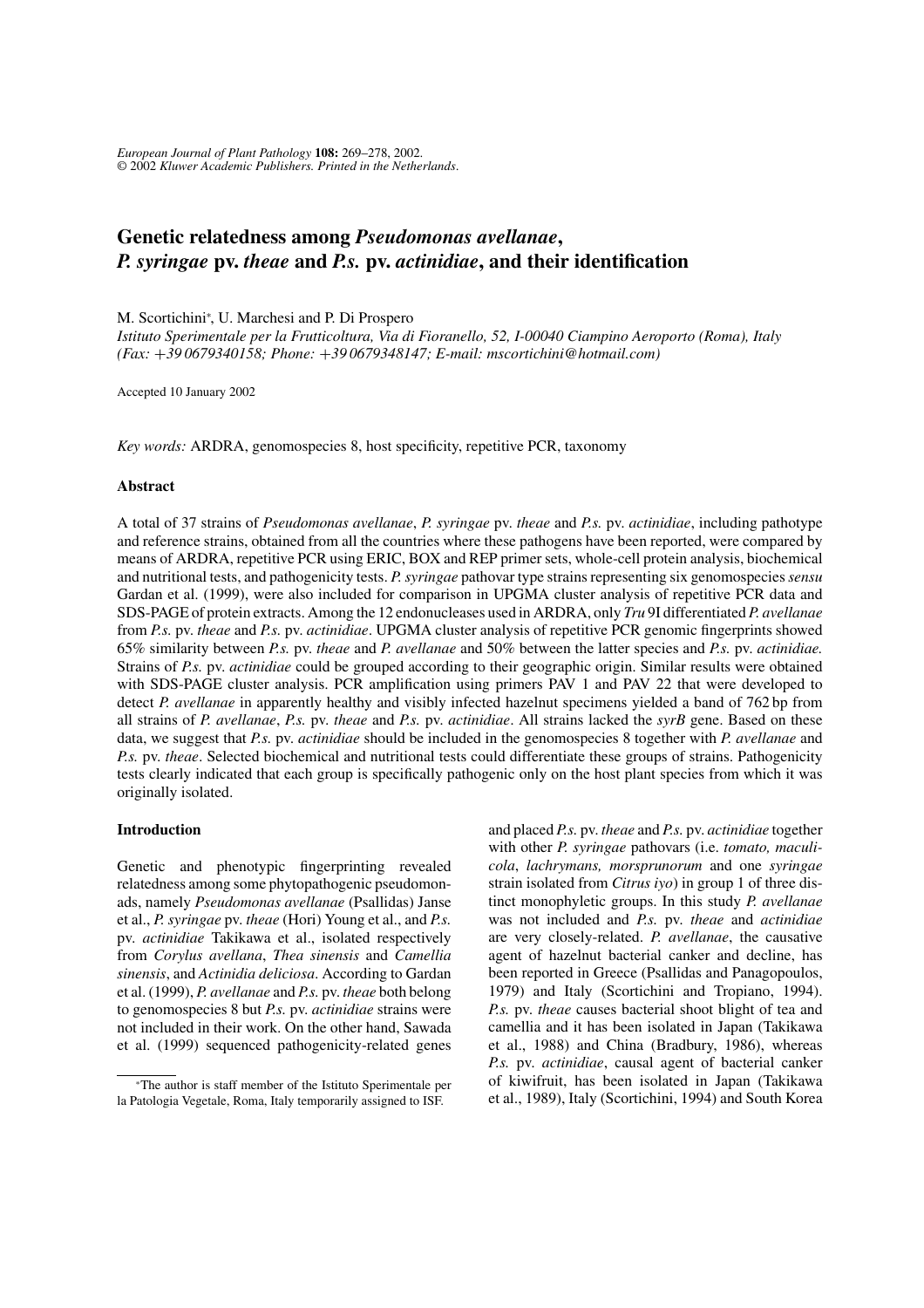# 270

(S.-J. Ko, pers. commun.). In many countries, the different hosts of these bacterial pathogens are cultivated in the same area and, at least in central Italy, hazelnut and kiwifruit are often cultivated on the same farm. The aim of this study was to assess the genetic and phenotypic relatedness among the different pathogens with restricted host specificity and to provide criteria for their identification.

### **Materials and methods**

#### *Bacteria and growth conditions*

*P. avellanae*, *P.s.* pv. *actinidiae*, *P.s.* pv. *theae* as well as *P. syringae* pathovars and *P. viridiflava* strains used in this study are listed in Table 1. All strains were routinely cultured on nutrient glucose agar (nutrient agar supplemented with  $1\%$  glucose) (NGA), at  $25-27$  °C.

# *Amplified ribosomal DNA-restriction analysis (ARDRA)*

*P. avellanae*, *P.s.* pv. *theae* and *P.s.* pv. *actinidiae* strains were analysed by ARDRA, as described by Vannechoutte et al. (1992). The DNA coding for the 16S rRNA was amplified with primers PO (5 -GAGAGTTTGATCCTGGCTCAG) and P6 (5 -CTACGGCTACCTTGTTACGA) synthesized by Eurogentech (Seraing, Belgium) (Grifoni et al., 1995). For total genomic DNA preparation, a modification of the techniques developed by Smith et al. (1994) was used (Scortichini et al., 1998). The PCR mixture contained  $6 \mu l$  of lysed cell suspension in a final reaction volume of 50 µl containing Promega *Taq* buffer  $(1.5 \text{ mM } MgCl<sub>2</sub>)$ ,  $200 \mu M$  of each deoxynucleoside triphosphate, 36 pmol of each primer, and 1.5 U of *Taq* DNA polymerase (Promega, Madison, WI, USA). The mixture was overlaid with 50 µl of mineral oil. The reaction mixtures were incubated on an MJ Research (Watertown, MS, USA) PTC 100 programmable thermal controller following the amplification procedure described by Picard et al. (2000). Two microliters of each amplification mixture were analysed by agarose  $(1.0\%, w/v)$  gel electrophoresis in  $0.5 \times$  Tris–Borate– EDTA (TBE) buffer containing 0.5 µg of ethidium bromide per ml, at 5.0 V cm<sup>-1</sup>. A 5-µl aliquot of each PCR mixture containing approximately  $1.5 \mu$ g of amplified 16S rDNA was digested with the following restriction endonucleases (Boehringer Mannheim, Monza, Italy): *Cfo* I, *Dra* I,*Eco*RI, *Hae* III, *Hin* fI, *Mbo* I, *Msp* I, *Mva* I, *Pst* I, *Rsa* I, *Taq* I and *Tru* 9I, as per the manufacturer's instructions. The reaction products were analysed by agarose (2.5%, w/v) gel electrophoresis in  $0.5 \times$  TBE buffer containing ethidium bromide at  $0.5 \,\mathrm{\mu g\,ml^{-1}}$ .

### *Repetitive-PCR genomic fingerprinting*

Genomic fingerprinting and similarity were assessed by repetitive PCR and UPGMA cluster analysis for all strains listed in Table 1. For DNA preparation, the method of Smith et al. (1994) was used and the repetitive-PCR method was that of Louws et al. (1994).

| Strain                                         | Host        | Country | Year of<br>isolation |  |  |
|------------------------------------------------|-------------|---------|----------------------|--|--|
| <i>Pseudomonas avellanae</i> (genomospecies 8) |             |         |                      |  |  |
| NCPPB $3487^T = BPLC$ 631                      | C. avellana | Greece  | 1976                 |  |  |
| $NCPPB$ 3488 = BPIC F13                        | C. avellana | Greece  | 1976                 |  |  |
| NCPPB $3489 = BPIC 640$                        | C. avellana | Greece  | 1976                 |  |  |
| NCPPB $3490 = BPIC 665$                        | C. avellana | Greece  | 1976                 |  |  |
| $NCPPB$ 3491 = BPIC 703                        | C. avellana | Greece  | 1977                 |  |  |
| <b>BPIC 632</b>                                | C. avellana | Greece  | 1976                 |  |  |
| <b>BPIC 647</b>                                | C. avellana | Greece  | 1976                 |  |  |
| <b>BPIC 649</b>                                | C. avellana | Greece  | 1976                 |  |  |
| <b>BPIC 707</b>                                | C. avellana | Greece  | 1977                 |  |  |
| <b>BPIC 708</b>                                | C. avellana | Greece  | 1987                 |  |  |
| <b>BPIC 714</b>                                | C. avellana | Greece  | 1987                 |  |  |
| <b>BPIC 1077</b>                               | C. avellana | Greece  | 1987                 |  |  |
| <b>BPIC 1436</b>                               | C. avellana | Greece  | 1990                 |  |  |
| NCPPB $3873 =$ ISPaVe 011                      | C. avellana | Italy   | 1991                 |  |  |

*Table 1*. List of strains used in this study. The genomospecies number*sensu* Gardan et al. (1999) is given in brackets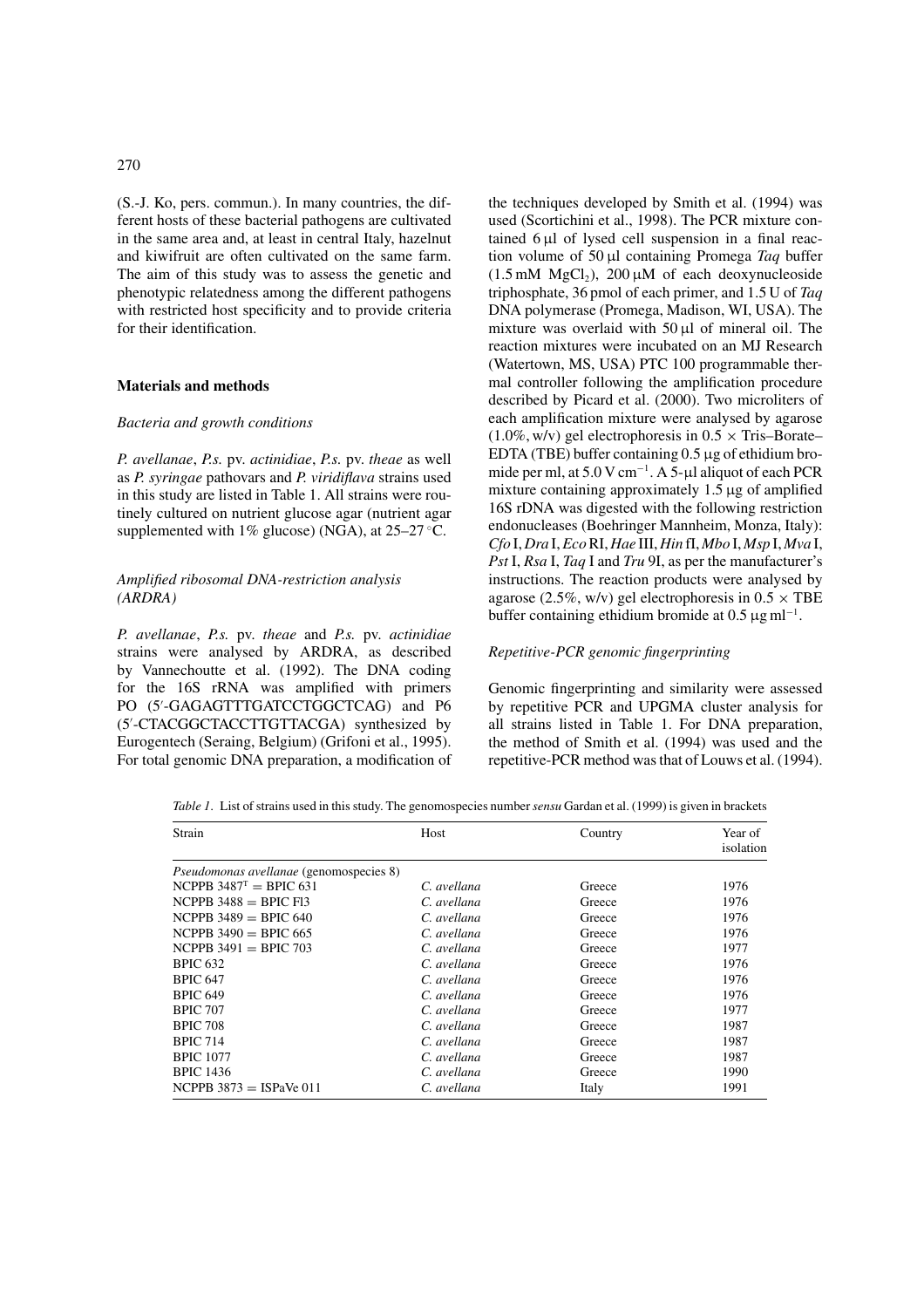*Table 1*. (*Continued*)

| Strain                                                                     | Host                | Country        | Year of<br>isolation |
|----------------------------------------------------------------------------|---------------------|----------------|----------------------|
| $NCPPB$ 3875 = ISPaVe 012                                                  | C. avellana         | Italy          | 1992                 |
| ISPaVe 040                                                                 | C. avellana         | Italy          | 1993                 |
| ISPaVe 056                                                                 | C. avellana         | Italy          | 1994                 |
| ISPaVe 2059                                                                | C. avellana         | Italy          | 1994                 |
| ISPaVe 439                                                                 | C. avellana         | Italy          | 1995                 |
| ISF T4                                                                     | C. avellana         | Italy          | 1998                 |
| ISF T7                                                                     | C. avellana         | Italy          | 1998                 |
| ISF <sub>V2</sub>                                                          | C. avellana         | Italy          | 1999                 |
| ISF <sub>C1</sub>                                                          | C. avellana         | Italy          | 2000                 |
| <i>P. syringae</i> pv. <i>theae</i> (genomospecies 8)                      |                     |                |                      |
| NCPPB 2598T                                                                | T. sinensis         | Japan          | 1970                 |
| <b>CFBP 4096</b>                                                           | C. sinensis         | Japan          | 1970                 |
| <b>CFBP 4097</b>                                                           | C. sinensis         | Japan          | NK                   |
| P. syringae pv. actinidiae (genomospecies unknown)                         |                     |                |                      |
| NCPPB $3739^{T}$ = KW 11                                                   | A. deliciosa        | Japan          | 1984                 |
| NCPPB $3740 = KW 30$                                                       | A. deliciosa        | Japan          | 1984                 |
| KW <sub>1</sub>                                                            | A. deliciosa        | Japan          | 1984                 |
| KW 429                                                                     | A. deliciosa        | Japan          | 1984                 |
| <b>NCPPB 3871</b>                                                          | A. deliciosa        | Italy          | 1992                 |
| <b>NCPPB 3873</b>                                                          | A. deliciosa        | Italy          | 1992                 |
| PD 2020                                                                    | A. deliciosa        | Italy          | 1992                 |
| PD 2515                                                                    | A. deliciosa        | Italy          | 1992                 |
| PD 2516                                                                    | A. deliciosa        | Italy          | 1992                 |
| KACC $10592 = KI 9911$                                                     | A. deliciosa        | South Korea    | 1999                 |
| KACC $10754 = KI 97148$                                                    | A. deliciosa        | South Korea    | 1997                 |
|                                                                            |                     |                |                      |
| P. syringae pv. eriobotryae (genomospecies 2)<br>NCPPB $2331$ <sup>T</sup> | Eriobotrya japonica | U.S.A.         | 1970                 |
|                                                                            |                     |                |                      |
| P. syringae pv. helianthi (genomospecies 7)<br>NCPPB $2460T$               | Helianthus annuus   | Ethiopia       | 1961                 |
|                                                                            |                     |                |                      |
| P. syringae pv. morsprunorum (genomospecies 2)                             |                     |                |                      |
| <b>NCPPB 2787</b>                                                          | Prunus avium        | Greece         | 1961                 |
| <i>P.s.</i> pv. <i>persicae</i> (genomospecies 3)                          |                     |                |                      |
| NCPPB $2761$ <sup>T</sup>                                                  | Prunus persica      | France         | 1974                 |
| P. syringae pv. syringae (genomospecies 1)                                 |                     |                |                      |
| NCPPB $281T$                                                               | Syringa vulgaris    | United Kingdom | 1950                 |
| <b>NCPPB 1087</b>                                                          | Prunus avium        | Hungary        | 1958                 |
| <b>NCPPB 1092</b>                                                          | Prunus armeniaca    | New Zealand    | 1951                 |
| <b>NCPPB 1093</b>                                                          | Prunus armeniaca    | New Zealand    | 1951                 |
| <b>NCPPB 3869</b>                                                          | Laurus nobilis      | Italy          | 1992                 |
| P. syringae pv. tomato (genomospecies 3)                                   |                     |                |                      |
| NCPPB $1106T$                                                              | Lycopersicon        | United Kingdom | 1960                 |
|                                                                            | esculentum          |                |                      |
|                                                                            |                     |                |                      |
| P. syringae pv. ulmi (genomospecies 2)                                     |                     |                |                      |
| NCPPB $632T$                                                               | Ulmus sp.           | Yugoslavia     | 1958                 |
| P. viridiflava (genomospecies 6)                                           |                     |                |                      |
| <b>BPIC 394</b>                                                            | Solanum melongena   | Greece         | 1972                 |

NCPPB: National Collection of Plant Pathogenic Bacteria, York, United Kingdom; BPIC: Benaki Phytopathological Institute Collection, Kiphissia-Athens, Greece; PD: Plant Protection Service Culture Collection, Wageningen, The Netherlands; CFBP: Collection Francaise de Bactéries Phytopathogènes, Angers, France; KACC: Korean Agricultural Culture Collection, Chonnam, South Korea; ISPaVe: Istituto Sperimentale per la Patologia Vegetale Culture Collection, Roma, Italy; ISF: Istituto Sperimentale per la Frutticoltura Culture Collection, Roma, Italy; NK: Not known. <sup>T</sup>: Type-strain.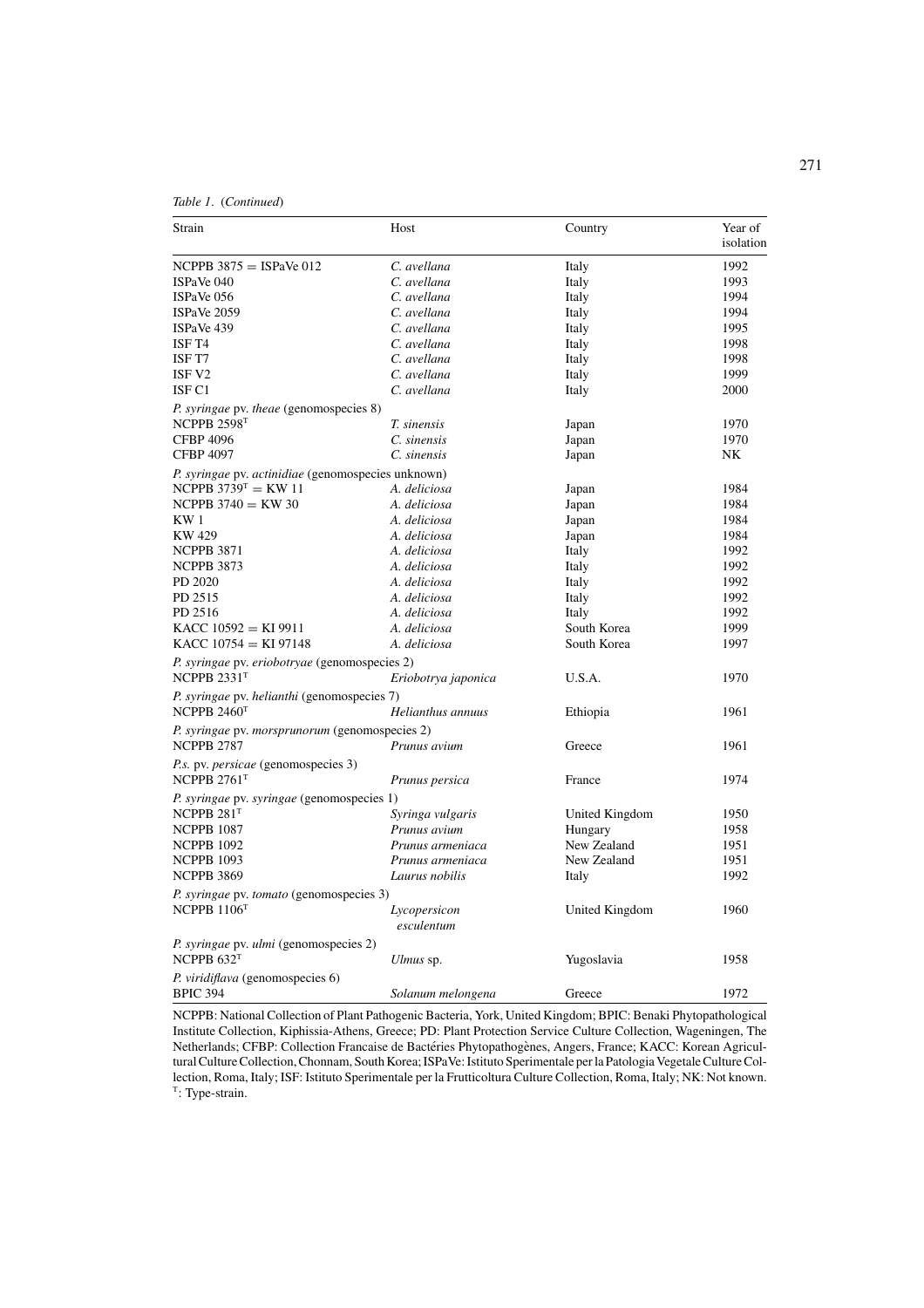The ERIC, BOX and REP primer sets were synthesized by Eurogentech (Seraing, Belgium). The PCR amplifications were performed in duplicate on a MJ Research PTC 100 programmable thermal controller following the procedures described elsewhere (Scortichini et al., 1998). Gels were analysed by the method of Smith et al. (1995) and involved scoring bands common to both amplifications. For each primer and for each strain, bands were scored as present (i.e. 1) or absent (i.e. 0) and the readings were entered in a computer file as a binary matrix. Similarity coefficient for all pairwise combinations were determined using Dice's coefficients (1945) and clustered by unweighted pairedgroup using aritmethic averages (UPGMA) by means of NTSYS software, version 1.80.

## *Whole-cell protein analysis*

Soluble whole-cell protein extracts were collected for each strain according to Janse et al.(1996). SDS-PAGE electrophoresis was performed in duplicate on a Bio Rad Mini Protean apparatus, in a 12% (w/v) polyacrylamide gel, run vertically (40 mA constant current, 4 ◦ C) until the bromophenol blue tracking dye had migrated to the bottom of the gel. For cluster analysis, the method previously described for the PCR genomic fingerprinting was followed.

### *Assessment with specific primers*

*P. avellanae*, *P.s.* pv. *theae* and *P.s.* pv. *actinidiae* strains were assessed for the production of a PCR product of 762 bp with primers developed for the detection of *P. avellanae* in apparently healthy and visibly infected hazelnut specimens (Scortichini and Marchesi, 2001). The following primers were used: PAV 1, targeting position 264–289 of the *P. avellanae* 16S rRNA gene, 5'-GGCGACGATCCGTAACTGGTCTGAGA-3' and P 22, targeting position from 997 to 1025 of the same gene, 5 -TTCCCGAAGGCACTCCTCT ATCTCTAAAG-3 . DNA extraction and PCR was performed as for the repetitive PCR described above. Amplified PCR products were resolved by electrophoresis of 9  $\mu$ l of reaction mixture on 1% agarose gel in  $0.5 \times$  TBE buffer, at 4 V cm<sup>-1</sup> for over 2 h. DNA fragments were stained in  $0.5 \,\mathrm{\mu g\,ml^{-1}}$  ethidium bromide, visualized under a UV transilluminator and photographed with a Polaroid film type 55. In addition, the strains were tested for the presence of*syrB* gene encoding the production of cyclic lipodepsinonapeptides. For this purpose, primers B1 and B2, amplifying a band of 752 bp were used (Sorensen et al., 1998). The *P.s.* pv. *syringae* strains listed in Table 1 were used as controls.

# *Biochemical tests and carbon compounds utilization*

The following biochemical tests were performed on *P. avellanae*, *P.s.* pv. *theae* and *P.s.* pv. *actinidiae* strains using the methods described by Lelliott and Stead (1987): levan production, presence of oxidase, potato soft rot, presence of arginine dihydrolase, tobacco hypersensitivity (LOPAT test). The production of fluorescent pigments was tested on King et al.'s medium B (KB) (King et al., 1954) and CSGA medium (Luisetti et al., 1972). In addition, the following tests were performed: growth on nutrient agar (NA), gelatin liquefaction, hydrolysis of casein, starch, aesculin and arbutin, production of tyrosinase, lypolisis of Tween 80, presence of urease, utilizations of glucose, glycerol, adonitol, arabinose, D-xylose, DL-tartaric acid, dulcitol, inositol, cellobiose, L-histidine, L-arginine, l-tyrosine and trigonelline. The basal medium of Ayers et al. (1919) was used and organic acids were supplemented at 0.1% (w/v), whereas carbohydrates and the other carbon compounds were used at  $0.2\%$  (w/v). Growth on the surface of the agar was considered as indicative of substrate utilization.

# *Pathogenicity tests*

To test host specificity, inoculation experiments were performed with selected strains. The following type and reference strains were chosen:*P. avellanae* NCPPB 3487 and NCPPB 3873, *P.s.* pv. *theae* NCPPB 2598 and CFBP 4096, *P.s.* pv. *actinidiae* NCPPB 3739 and NCPPB 3871. The strains were grown for 48 h on NGA medium, at 25–27 °C. Bacterial suspensions were photometrically adjusted to an optical density corresponding to  $1-2 \times 10^6$  cfu ml<sup>-1</sup>. Each strain was inoculated on to *C. avellana* cultivar 'Tonda Gentile Romana' and 'Nocchione', *A. deliciosa* cultivar 'Hayward' and *C. sinensis* cultivar 'Perfection'. Inoculations were carried out in autumn or spring using pot-cultivated plants in open-field conditions following standardized procedures. With respect to *C. avellana*, inoculations were done in early autumn, by inoculating one-year-old twigs with approximately 1000 cfu per leaf scars (Scortichini and Tropiano, 1994; Scortichini and Lazzari, 1996). For each strain, ten leaf scars were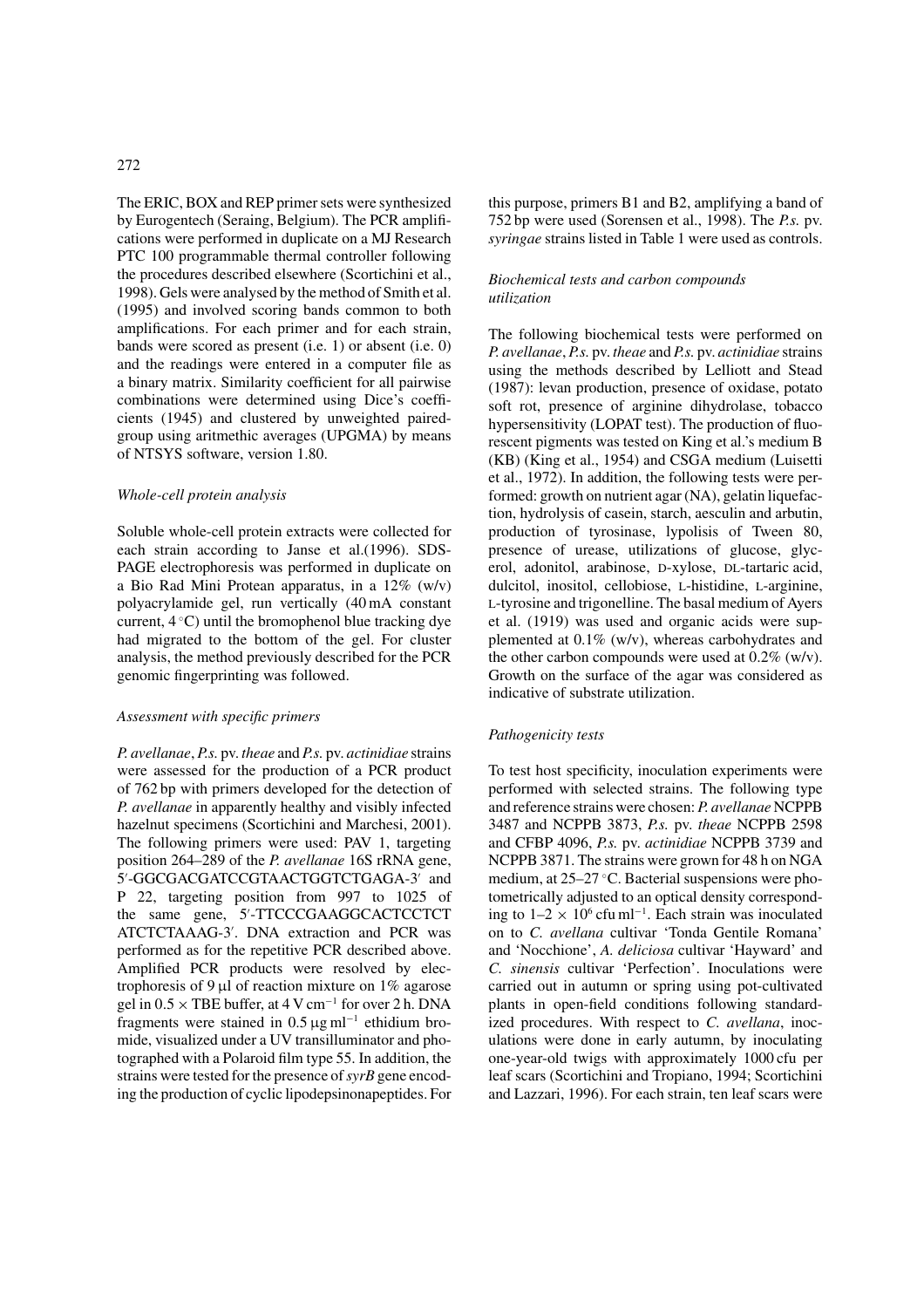inoculated. For kiwifruit, the technique adopted by Serizawa and Ichikawa (1993) was followed. In spring, when sprouting of the new leaves was observed, the strains were inoculated by puncturing either the leaf blade and the main vein or by spraying the bacterial suspensions on to the leaf surface. Ten leaves were inoculated with each strain. *C. sinensis* was inoculated in the spring by puncturing the new leaves and by wounding the twig and placing  $10 \mu l$  of the suspension into the wounds. For each strain, ten leaves and ten twigs were inoculated. The appearance of symptoms were checked over the spring that followed the inoculation. Re-isolations were performed when infection occurred.

#### **Results**

# *ARDRA*

The rDNA-based primers supported the amplification of 16S rDNA from all strains tested. PCR products contained a single band of about 1500 bp. All the amplified 16S rDNAs were digested with each of the 12 restriction endonucleases used but depending on the restriction endonuclease, one to five restriction fragments were observed. However, only with *Tru* 9I was it possible to discriminate between *P. avellanae* and the two *P. syringae* pathovars (Figure 1). All of the other endonucleases gave the same restriction patterns for all strains tested.

### *Repetitive PCR*

All strains listed in Table 1 were assessed with ERIC, BOX and REP primers in repetitive PCR experiments. All primer sets gave reproducible genomic PCR profiles consisting of bands ranging in size from approximately 100 bp to 3 kb. For UPGMA analysis a total of 51 reproducible clearly resolved bands were scored: 24 for ERIC primers, 17 for BOX primer and 10 for REP primers. ERIC and BOX primer sets were more discriminative than REP in differentiating the strains. With ERIC primers, distinct DNA polymorphism was observed in the region between 100 and 1600 bp; whereas with BOX and REP primers, polymorphism was evident in the region between 200 and 2300 bp. Representative REP-PCR genomic fingerprints are shown in Figure 2. Separate cluster analysis of the three data sets gave similar results. Cluster analysis by means of UPGMA of the combined data sets from



*Figure 1*. ARDRA banding patterns of amplified 16S rDNA using *Mbo* I, *Msp* I and *Tru* 9I restriction endonucleases of*P. avellanae* (lanes 1, 6, 11: NCPPB 3487T; lanes 2, 7, 12: NCPPB 3875), *P. syringae* pv. *theae* (lanes 3, 8, 13: NCPPB 2598T) and *P.s.* pv. *actinidiae* (lanes 4, 9, 14: NCPPB 3739T; lanes 5, 10, 15: NCPPB 3871). *P. avellanae* can be differentiated from *P.s.* pv. *theae* and *P.s.* pv. *actinidiae* by using *Tru* 9I.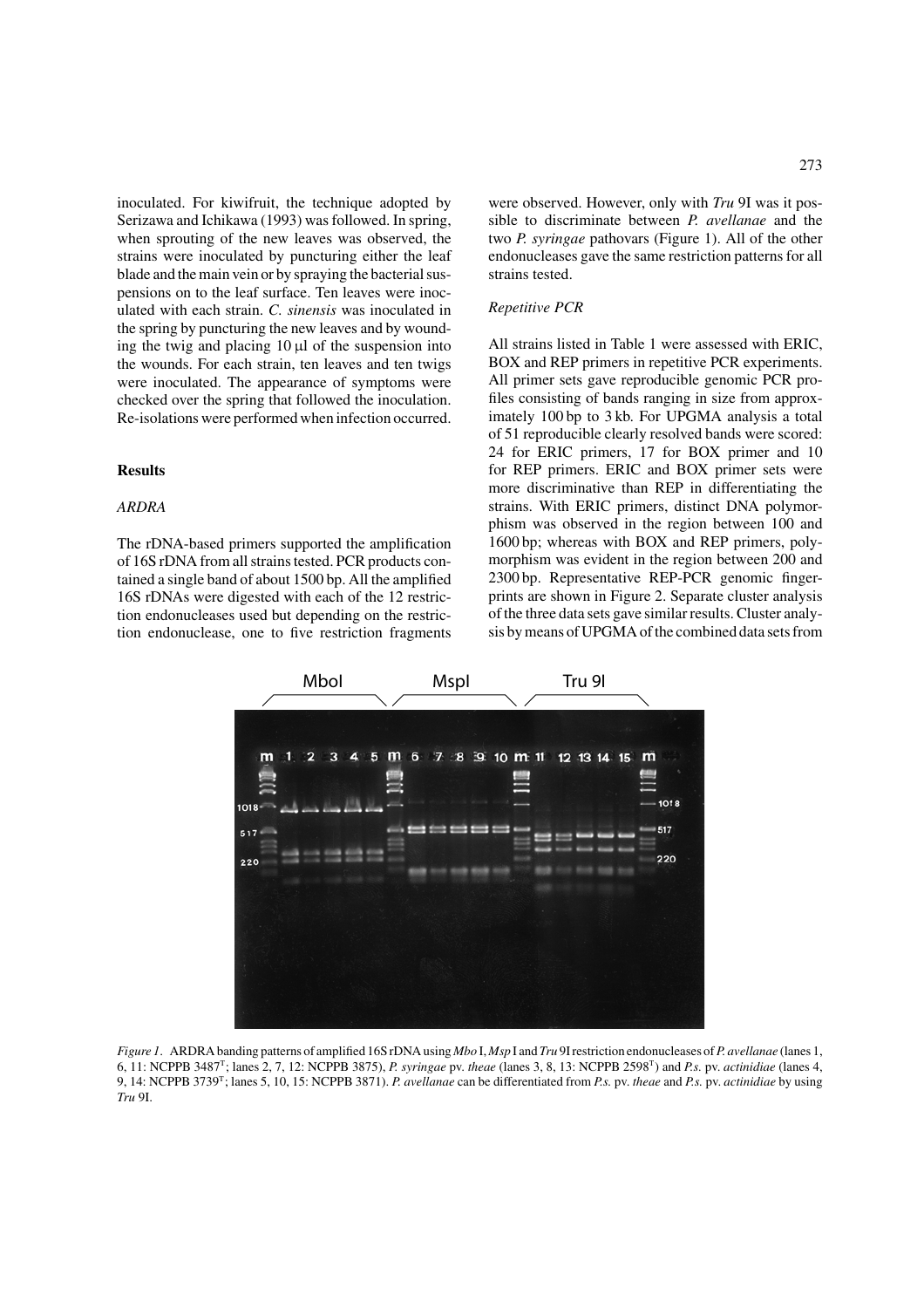

*Figure 2*. Repetitive PCR fingerprinting patterns from genomic DNA of *P. avellanae*, *P. syringae* pv. *theae*, *P.s.* pv. *actinidiae* and other phytopatogenic fluorescent pseudomonad strains, obtained by using BOX primer set. m: molecular size marker (1-kb ladder; Gibco BRL); the sizes are indicated in base pairs. Lane 1: *P. avellanae* ISF C1; lane 2: *P. avellanae* NCPPB 3875; lane 3: *P. avellanae* ISPaVe 056; lane 4: *P. avellanae* NCPPB 3487T; lane 5: *P.s.* pv. *theae* NCPPB 2598T; lane 6: *P.s.* pv. *theae* CFBP 4096; lane 7: *P.s.* pv. *theae* CFBP 4097; lane 8: *P.s.* pv. *actinidiae* NCPPB 3739T; lane 9: *P.s.* pv. *actinidiae* NCPPB 3740; lane 10: *P.s.* pv. *actinidiae* KW 1; lane 11: *P.s.* pv. *actinidiae* KACC 10754; lane 12: *P.s.* pv. *actinidiae* KACC 10592; lane 13: P.s. pv. *tomato* NCPPB 1106T; lane 14: *P.s.* pv. *ulmi* NCPPB 632T; lane 15: *P.s.* pv. *syringae* NCPPB 3869; lane 16: *P.s.* pv. *helianthi* NCPPB 2460T; lane 17: *P. viridiflava* BPIC 394. C: negative control.

ERIC, BOX and REP-PCR experiments revealed that among all *P. syringae* pathovars strains tested, *P.s.* pv. *actinidiae* strains showed a similarity of 50% with strains belonging to genomospecies 8 (i.e. *P. avellanae* and *P.s.* pv. *theae*). In addition, the strains could be grouped according to their geographical origin with strains from Japan, South Korea and Italy showing distinct profiles (Figure 3). However, all strains isolated from the same country showed similar profiles to one another. *P.s.* pv. *theae* strains appear to have a genomic fingerprint of 65% similarity with *P. avellanae*. This latter species is clearly composed by two different populations, one from northern Greece and the other from central Italy. Among the other *P. syringae* pathovar strains, *P.s.* pv. *tomato* NCPPB 1106 was the closest to genomospecies 8, showing 25% similarity in the pattern profile, whereas all the other *P. syringae* strains showed less than 20% similarity (Figure 3).

# *Whole-cell protein analysis*

Representative bands between 21.5 and 66.2 kDa were selected from protein electrophoretograms for UPGMA analysis. Similarly to repetitive PCR, UPGMA cluster analysis showed that *P. avellanae* is closely related to *P.s.* pv. *theae* (i.e. similarity 70%) and to *P.s.* pv. *theae* (i.e. 60% of similarity, data not shown). The other *P. syringae* strains clustered apart with *P.s.* pv. *tomato* the closest showing 30% similarity. Whole-cell protein analysis, however, did not discriminate among *P.s.* pv. *actinidiae* strains isolated from Japan, South Korea and Italy. Indeed, all strains showed the same profile.

# *Assessment with specific primers*

All *P. avellanae*. *P.s.* pv. *theae* and *P.s.* pv. *actinidiae* strains tested by PCR amplification with primers P 1 and P 22, produced a product of 762 bp (Figure 4). None of the *P. avellanae*, *P.s.* pv. *theae* and *P.s.* pv. *actinidiae* strains yielded a PCR product of 752 bp, indicating the absence of the *syrB* gene, whereas all *P.s.* pv.*syringae* strains tested showed the specific band (data not shown).

# *Biochemical tests and carbon compound utilization*

All *P. avellanae*, *P.s.* pv. *theae* and *P.s.* pv. *actinidiae* strains were levan-positive, oxidase-negative, potato soft rot-negative, arginine dehydrolase-negative, tobacco positive (LOPAT group Ia). In addition, all strains utilized glucose and glycerol and did not utilize dulcitol, adonitol, cellobiose, salicine and l-histidine. Some tests clearly differentiated *P. avellanae* and *P.s.* pv. *theae* from *P.s.* pv. *actinidiae* (Table 2).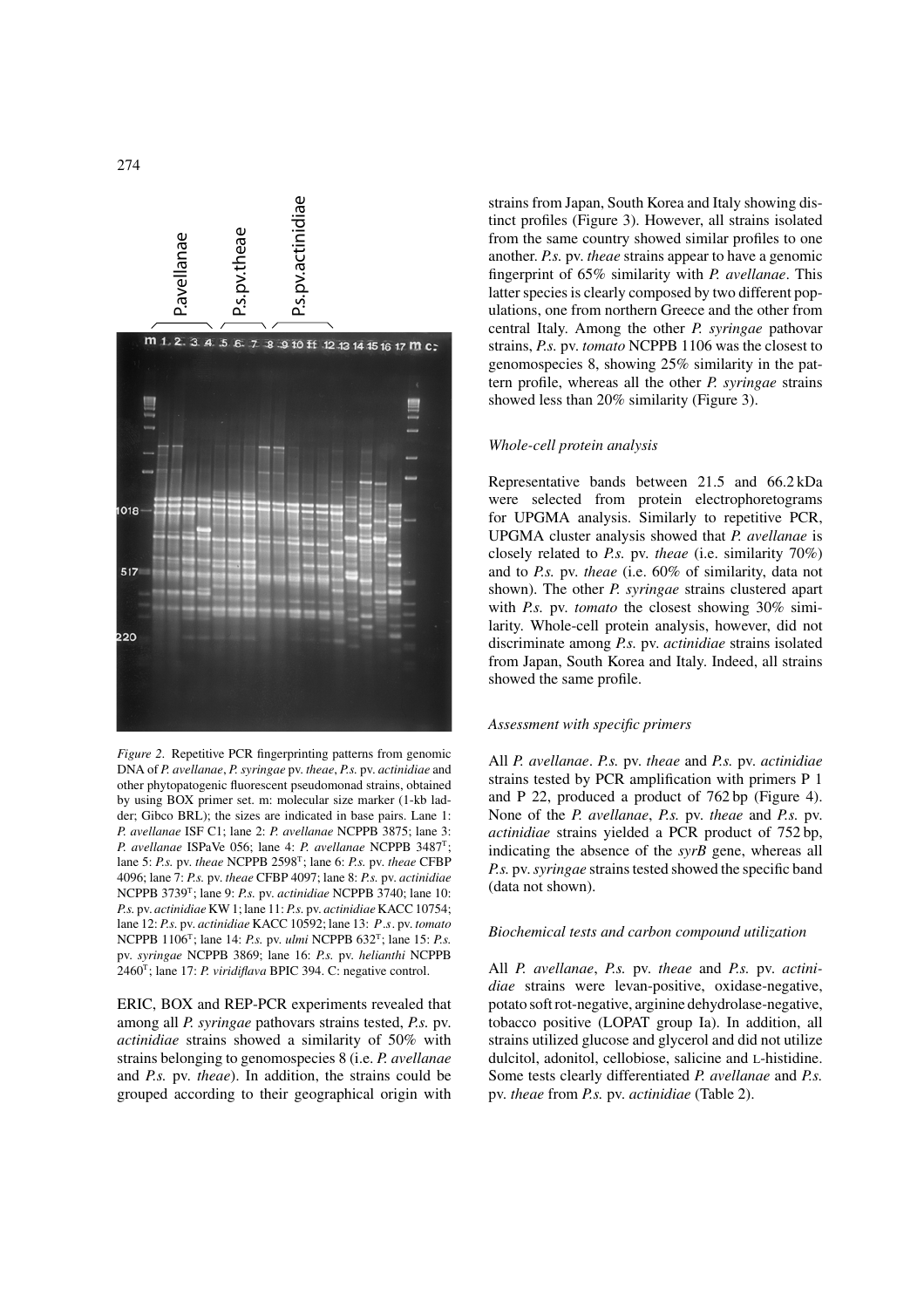

*Figure 3*. Dendrogram of relationships among *P. avellanae*, *P. syringae* pv. *theae*, *P.s.* pv. *actinidiae* and other fluorescent phytopathogenic pseudomonads. A similarity matrix was produced from analysis of repetitive PCR data obtained using ERIC, BOX and REP primer sets. Cluster analysis was performed by UPGMA on matrix calculated with the Dice's coefficients.

#### *Pathogenicity tests*

Inoculation tests clearly indicated that each group of strains was specifically pathogenic only on the host plant from which it was isolated. *P. avellanae* strains, incited twig dieback only on *C. avellana* and no symptoms were observed on Camellia and kiwifruit six months after inoculation. All *P.s.* pv. *actinidiae* strains induced leaf spot and wilting on *A. deliciosa*, whereas the other strains incited an evident hypersensitivity reaction (i.e. shot hole around the site of inoculation in case of puncturing). *P.s.* pv. *theae* strains induced wilting of the new leaves and necrosis around the wounds along the twigs of *C. sinensis*, whereas the other strains did not incite any visible symptoms. In every case, all of the inoculations carried out with the homologous pathogen were successful. Re-isolations from infected plants yielded strains with the same characteristics as the inoculated strains.

### **Discussion**

This study shows that *P. avellanae*, *P.s.* pv. *theae* and *P.s.* pv. *actinidiae* are genetically closely-related pseudomonads which exhibit host specificity. Among the 12 endonucleases tested in ARDRA, only one restriction enzyme, *Tru* 9I, separated *P. avellanae* from *P.s.* pv. *theae* and *P.s.* pv. *actinidiae*. In addition, repetitve PCR using ERIC, BOX and REP primer sets and whole-cell protein analysis revealed similarity in pattern profiles. With repetitive-PCR and UPGMA cluster analysis, *P. avellanae* and *P.s.* pv. *theae* strains showed 65% similarity and *P.s.* pv. *actinidiae* 50% similarity to *P. avellanae*. In addition, all the *P. syringae* pathovars strains tested had distinctive genomic and protein fingerprint patterns and clustered apart. Our data are in agreement with those reported by Gardan et al. (1999) concerning genomospecies 8 that includes only P. *avellanae* and *P.s.* pv.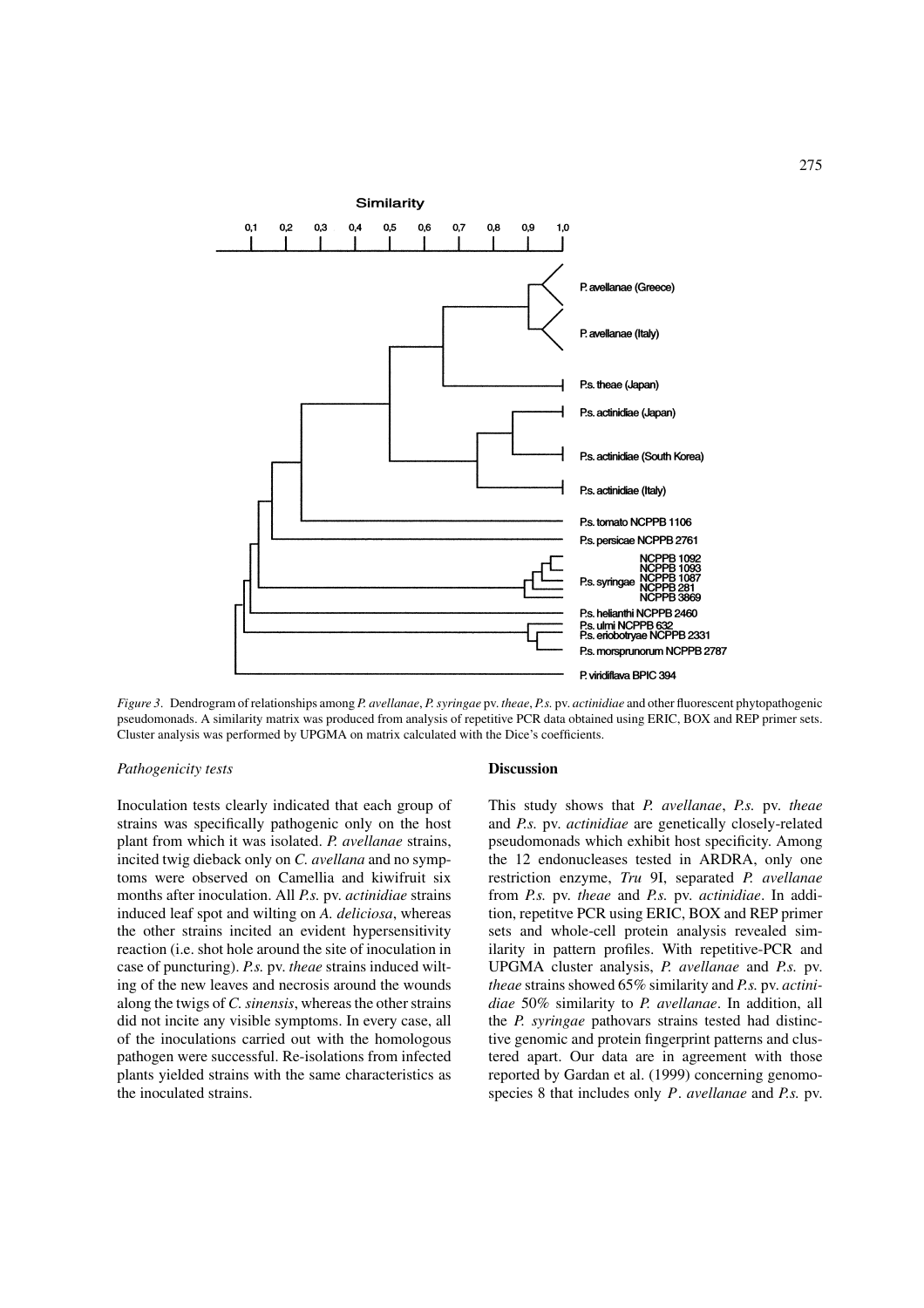

*Figure 4*. Gel electrophoresis of PCR products obtained from pure cultures of *P. avellanae* (lane 1: NCPPB 3487T), *P. syringae* pv. *theae* (lane 2: NCPPB 2598T; lane 3: CFBP 4096) and *P.s.* pv. *actinidiae* (lane 4: NCPPB 3739<sup>T</sup>; lane 5: PD 2020) with primers PAV 1 and PAV 22. Lane 6: *P.s.* pv. *syringae* NCPPB 281<sup>T</sup>; lane 7: *P.s.* pv.*syringae* NCPPB 1097; lane 8:*P.s.* pv. *eriobotryae* NCPPB 2331T; lane 9: *P.s.* pv. *helianthi* NCPPB 2460T; lane 10: *P.s.* pv. *ulmi* NCPPB 632T; lane 11: *P.s.* pv. *morsprunorum* NCPPB 2787; lane 12: *P.s.* pv. *persicae* NCPPB 2761T; lane 13: P. *viridiflava* BPIC 394.

*Table 2*. Biochemical and nutritional tests differentiating *P. avellanae*, *P. syringae* pv. *theae* and *P.s.* pv. *actinidiae* strains

|                                | P. avellanae     | <i>P.s.</i> pv.<br>theae | $P.s.$ pv.<br>actinidiae |
|--------------------------------|------------------|--------------------------|--------------------------|
| Fluorescence on KB             | $+^{\mathrm{a}}$ |                          |                          |
| Fluorescence on<br><b>CSGA</b> | $+^{\rm b}$      | $\pm$                    | d                        |
| Growth on NA                   |                  | $^+$                     | $+^e$                    |
| Gelatin liquifaction           |                  |                          |                          |
| Casein hydrolisis              |                  | $\hspace{0.1mm} +$       |                          |
| Arbutin hydrolisis             |                  |                          | $\mathbf{f}$             |
| Esculin hydrolisis             |                  |                          | f                        |
| Tyrosinase                     |                  |                          |                          |
| Tween 80                       | $\mathbf b$      |                          |                          |
| Utilization of                 |                  |                          |                          |
| Arabinose                      | $^+$             | $^+$                     |                          |
| DL-tartaric acid               | $^{+}$           |                          |                          |
| D-xylose                       | $\pm$            | $^{+}$                   |                          |
| L-arginine                     |                  | $\hspace{0.1mm} +$       |                          |
| L-tyrosine                     |                  |                          |                          |
| Trigonelline                   |                  |                          |                          |

<sup>a</sup>The fluorescence disappears after several tranfers on media especially with strains from central Italy.

<sup>b</sup>The strains from central Italy are negative.

c One strain studied by Takikawa et al. (1988) is positive.

<sup>d</sup>The strains from South Korea are positive.

e The strains from South Korea are negative.

f The strains from central Italy are positive.

*theae* with DNA-hybridization values ranging from 66 to 76% similarity. In a different study not including *P. avellanae* and *P.s.* pv. *theae*, Marques et al. (2000) found that three *P.s.* pv. *actinidiae* strains defined as unknown genomospecies, including the pathotype strain NCPPB 3739, are clearly distinct from *P.s.* pv. *syringae* strains when assessed by means of repetitive-PCR using BOX primer, thus confirming the data obtained in the present study. This was also demonstrated by means of fatty acid and whole-cell protein analysis (Janse and Scortichini, 1996).

Confirmation of the relatedness among the three pseudomonads was obtained by PCR using primers were used to detect *P. avellanae* in visibly and latently infected hazelnut specimens (Scortichini and Marchesi, 2001). The primers were designed by choosing the 16S rRNA sequences that differentiate *P. avellanae* from *P.s.* pv. *syringae* type-strain NCPPB 281 The primers were tested on several strains of *P. syringae* pathovars, namely pv. *morsprunorum*, pv. *persicae* and pv. *syringae*, and we never obtained a PCR product of 762 bp. In the present study, however, we found that the primers amplified all *P.s.* pv. *theae* and *P.s.* pv. *actinidiae* strains tested indicating their similarity. When a comparison was made between the sequences of primer 22 (i.e. positions 997–1025 of 16S rRNA gene of *P. avellanae*) and the sequences of the same region of 16S rRNA gene of *P.s.* pv. *theae* (i.e. EMBL GenBank, accession AB001450) and *P.s.* pv. *actinidiae* (i.e. EMBL GenBank, accession AB001439), were recorded only one difference in the base sequence, namely the position 1025 (i.e. A for *P. avellanae* and G for *P.s.* pv. *theae* and *P.s.* pv. *actinidiae*). All strains lacked the *syrB* gene, thus indicating a substantial difference from *P.s.* pv. *syringae*. Another indirect confirmation of the genetic relatedness of the strains was obtained by Sawada et al. (1999) who performed a phylogenetic analysis of 19 *P. syringae* pathovars by sequencing four genes, *gyr* B, *rpo* D, *hrp* L and *hrp* S. In their study, *P. avellanae* was not included but *P.s.* pv. *theae* and *P.s.* pv. *actinidiae* were placed in the same group 1 and were the most closely related strains of the group. Based on the data obtained in the present study and also from the results published by other researchers, we propose to include *P. avellanae*, *P.s.* pv. *theae* and *P.s.* pv. *actinidiae* in genomospecies 8.

The present study also indicates that the strains belonging to *P.s.* pv. *actinidiae* differ according to their geographic origin. In fact, the strains isolated from Japan, South Korea and Italy showed very similar profiles with distinctive polymorphism based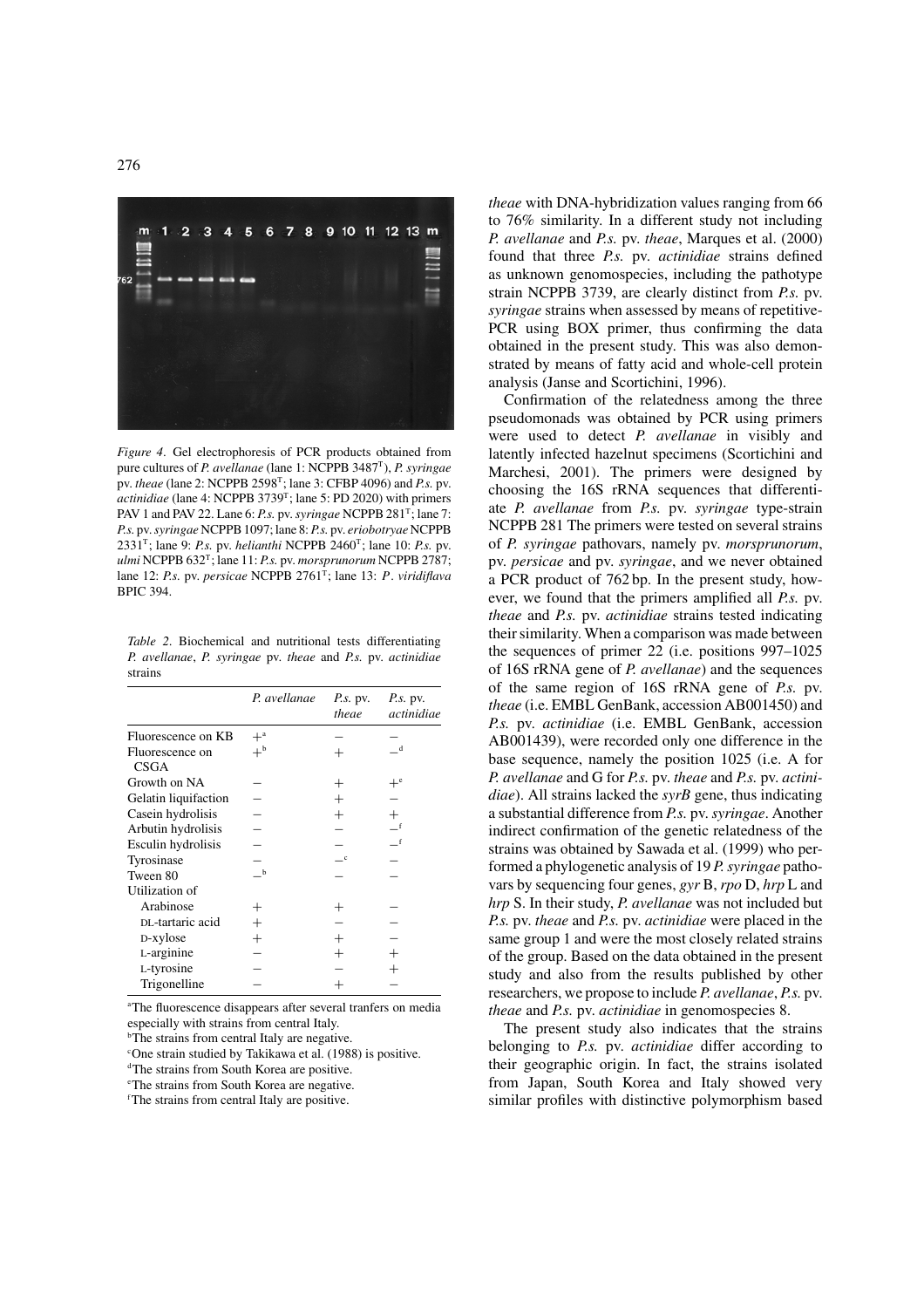on repetitive-PCR and whole-cell protein analysis. However, all strains isolated in the same country showed a unique profile. By contrast, *P.s.* pv. *theae* strains (i.e. one isolated from *T. sinensis* and two from *C. sinensis*) showed the same profile with both techniques, whereas *P. avellanae* strains from northern Greece were different (i.e. 90% of similarity) from the strains obtained from central Italy (Scortichini et al., 1998; present study).

Gardan et al. (1999) also stated that genomospecies 3 and 8 are not clearly distinguished by ribotyping using *Sma* I and *Hin* cII and*P.s.* pv. *tomato* type strain NCPPB 1106 was recommended as the reference strain for enomospecies 3. Interestingly, by using this strain as an outgroup strain in the repetitive-PCR and UPGMA analysis, we also found that it is the most closely related strain to the genomospecies 8 (i.e. *P. avellanae* and *P.s.* pv. *theae*).

When artificially inoculated into plants, each group of strains incited disease symptoms only in the plant species from which they were originally isolated. *P. avellanae* strains did not cause symptoms in kiwifruit and *C. sinensis*, *P.s.* pv. *theae* did not incite infections in hazelnut or kiwifruit, and *P.s.* pv. *actinidiae* did not affect hazelnut and *C. sinensis*. These data confirm that these pseudomonads are host specific.

Phenotypic traits can distinguish these pseudomonads and aid their identification, especially in areas where the crops may harbour overlapping populations (i.e. eastern, central and western Asia, southern Europe). For this purpose, the key-biochemical tests reported in Table 2 are useful and take into account not only the data obtained in the present study but also the published data (Psallidas and Panagopoulos, 1979; Psallidas, 1993; Takikawa et al., 1988; 1989). Growing isolates on culture media such as NA, KB and CSGA can give important information for the discrimination of the isolates. We found variability among the strains in fluorescent pigment production on KB and CSGA which also occur in the fluorescent*Pseudomonas* group (Palleroni, 1984). For example, *P. avellanae* strains isolated in central Italy, change from slight fluorescence on KB when freshly isolated to the absence of fluorescence on both KB and CSGA (Scortichini and Angelucci, 1999; present study).

Data from a combination of genetic and phenotypic techniques as well as pathogenicity tests (i.e. polyphasic approach), suggest that the three groups of pseudomonads, although exhibiting host specificity, should be included in the same genomospecies 8 *sensu* Gardan et al. (1999) with *P. avellanae* as a distinct species.

# **Acknowledgements**

The authors wish to thank the following colleagues for having supplied strains used in this study: J.D. Janse (Plant Protection Service, Wageningen, the Netherlands); S-J. Ko (Chonnam National University, Chonnam, South Korea); P.G. Psallidas (Benaki Phytopathological Institute, Kiphissia-Athens, Greece); D.E. Stead (National Collection of Plant Pathogenic Bacteria, York, United Kingdom); V. Ovod (University of Tampere, Tampere, Finland). The study was partly financed by a grant of Consiglio Nazionale delle Ricerche-Comitato Scienze Agrarie (Reasearch Grant 201.06.35/21.06.15: 'Le batteriosi del noce e del nocciolo').

# **References**

- Ayers SH, Rupp P and Johnson WT (1919) A study of the alkaly-forming bacteria in milk. United States Department of Agriculture, Bulletin no. 782
- Bradbury JF (1986) Guide to plant pathogenic bacteria. CAB International Mycological Institute, Kew, UK
- Dice LR (1945) Measurement of the amount of ecological assiciation between species. Ecology 26: 297–302
- Gardan L, Shafik H, Belouin S, Brosch R, Grimont F and Grimont PAD (1999) DNA relatedness among the pathovars of *Pseudomonas syringae* and description of *Pseudomonas tremae* sp. nov. and *Pseudomonas cannabina* sp. nov (ex Sutic and Dowson 1959). International Journal of Systematic Bacteriology 49: 469–478
- Grifoni A, Bazzicalupo M, Di Serio C, Fancelli S and Fani R (1995) Identification of *Azospirillum* strains by restriction fragment length polymorphism of the 16S rDNA and the histidine operon. FEMS Microbiological Letters 127: 85–91
- Janse JD, Rossi MP, Angelucci L, Scortichini M, Derks JHJ, Akkermans ADL, De Vrijer R and Psallidas PG (1996) Reclassification of *Pseudomonas syringae* pv. *avellanae* as *Pseudomonas avellanae* (sp. nov.), the bacterium causing canker of hazelnut (*Corylus avellana* L.) Systematic and Applied Microbiology 19: 589–595
- Janse JD and Scortichini M (1996) Characterization of *Pseudomonas syringae* pv. *actinidiae*, the causal agent of bacterial canker of kiwifruit by whole-cell protein electrophoresis and fatty acid analysis. In: Rudolph K, Burr TJ, Mansfield JW, Stead DE, Vivian A and Von Kietzell J (eds) *Pseudomonas Syringae* Pathovars and Related Pathogens (p. 499) Kluwer, Dordrecht
- King EO, Raney MK and Ward DE (1954) Two simple media for the demonstration of pyocianin and fluorescin. Journal of Laboratory and Clinical Medicine 44: 301–307
- Lelliott RA and Stead DE (1987) Methods for the diagnosis of bacterial diseases of plants. Blackwell Scientific Publications for the British Society of Plant Pathology, Oxford